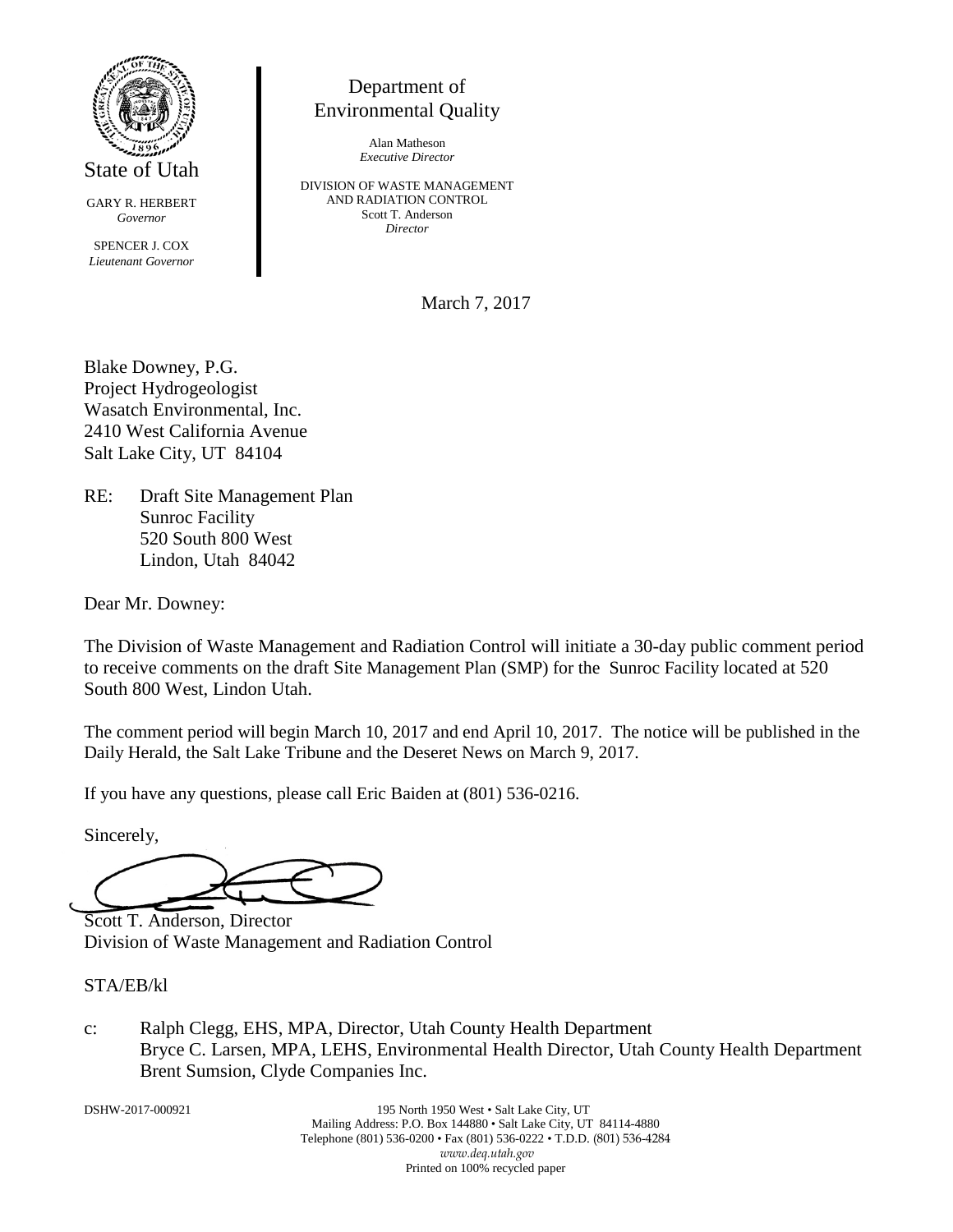

State of Utah

GARY R. HERBERT *Governor*

SPENCER J. COX *Lieutenant Governor*

## Department of Environmental Quality

Alan Matheson *Executive Director*

DIVISION OF WASTE MANAGEMENT AND RADIATION CONTROL Scott T. Anderson *Director*

March 7, 2017

Newspaper Agency Corporation Legal Advertising Department 143 South Main Salt Lake City, UT 84101

RE: NAC Account #9001350993

Dear Sirs:

This email constitutes authorization to publish the attached NOTICE in the Salt Lake Tribune and the Deseret News on March 9, 2017.

Please send invoice and affidavit of publication to:

Scott T. Anderson, Director Division of Waste Management and Radiation Control P.O. Box 144880 Salt Lake City, Utah 84114-4880

Attachment: Public Notice

c: Ralph Clegg, EHS, MPA, Director, Utah County Health Department Bryce C. Larsen, MPA, LEHS, Environmental Health Director, Utah County Health Department Brent Sumsion, Clyde Companies, Inc. Donna Spangler (Email), Carlee Christofferson (Email), Don Verbica (Email) Facility File, Publication File, Alisa Westenskow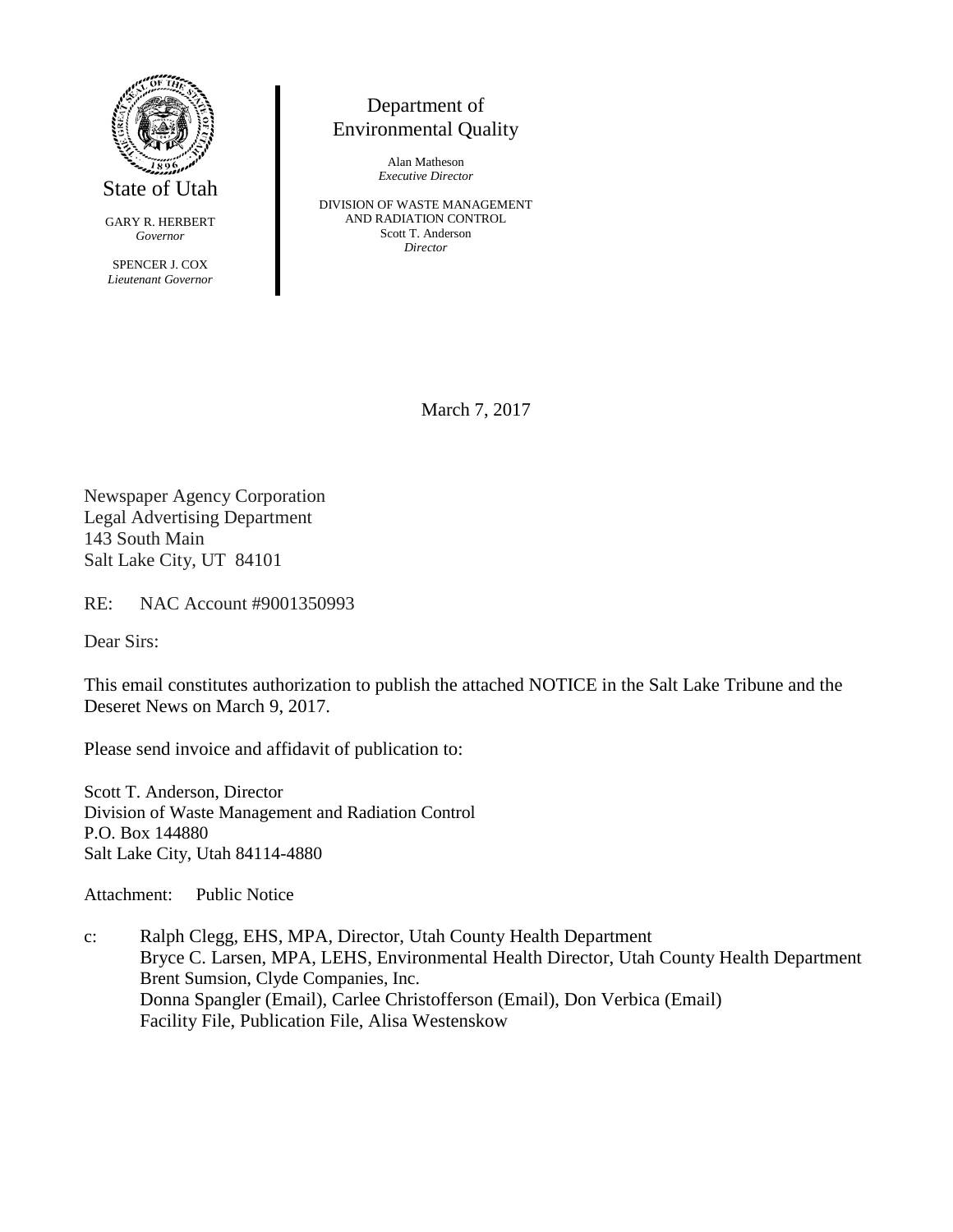

GARY R. HERBERT *Governor*

SPENCER J. COX *Lieutenant Governor*

## Department of Environmental Quality

Alan Matheson *Executive Director*

DIVISION OF WASTE MANAGEMENT AND RADIATION CONTROL Scott T. Anderson *Director*

March 7, 2017

The Daily Herald Provo, Utah

EMAIL: [dhlegals@heraldextra.com](mailto:dhlegals@heraldextra.com)

RE: Public Notice

Dear Whitney:

This email constitutes authorization to publish the attached NOTICE in the Daily Herald on March 9, 2017.

Please send invoice and affidavit of publication to:

Scott T. Anderson, Director Division of Waste Management and Radiation Control P.O. Box 144880 Salt Lake City, Utah 84114-4880

Attachment: Public Notice

c: Ralph Clegg, EHS, MPA, Director, Utah County Health Department Bryce C. Larsen, MPA, LEHS, Environmental Health Director, Utah County Health Department Brent Sumsion, Clyde Companies, Inc. Donna Spangler (Email), Carlee Christofferson (Email), Don Verbica (Email) Facility File, Publication File, Alisa Westenskow